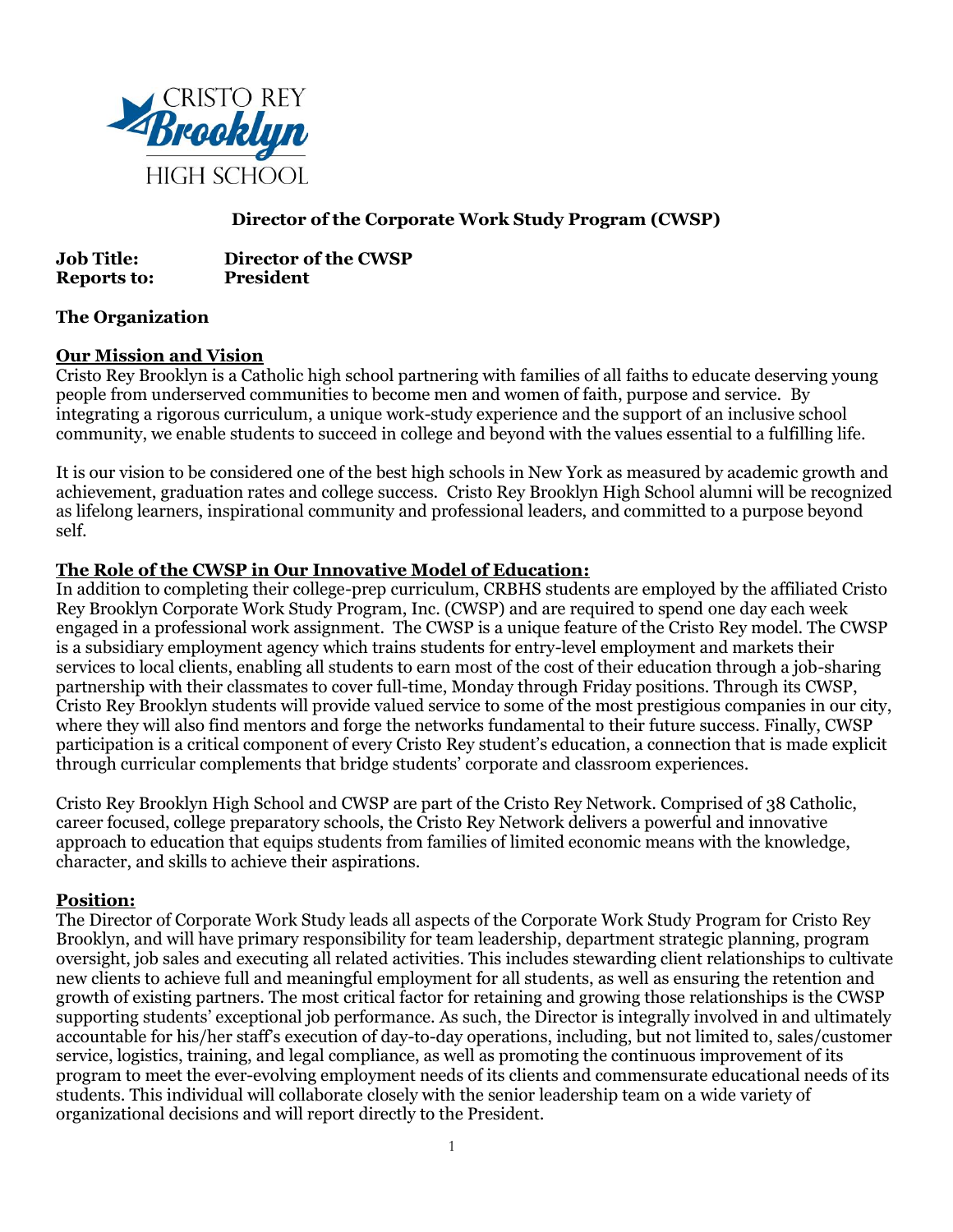# PERFORMANCE OBJECTIVES & MEASURES

- 1. Secure / maintain jobs for 100% of enrolled students for the entire school year.
- 2. Achieve a minimum of 80% paid jobs at the prevailing market rate for entry level positions.
- 3. Achieve a minimum of 90% retention rate for existing jobs
- 4. Develop strategies and tactical plans to secure / maintain jobs for 100% of the students at the projected full capacity enrollment of 380-400.

# **Core Responsibilities:**

- Accountable for meeting annual CWSP employment benchmarks and revenue goals;
- Responsible for maintaining the CWSP budget;
- Responsible for cultivating a customer relationship management approach to sales and service activities that achieve performance metrics;
- Serve as liaison to the Board of Directors for the Corporate Work Study Program, and in collaboration with the President and Committee Chair, lead the Jobs Committee;
- Responsible for managing a complex sales cycle to attract new clients as well as retain and grow existing client partnerships;
- Ensure the CWSP operations team is engaging in best practices in client management, student support and professional development;
- Responsible for creating a professional framework that emphasizes workplace skill development (technical and noncognitive) to ensure student employability and success at work;
- Collaborates with the Advancement Department to coordinate a communications strategy for the program that maintains a high level of brand awareness;
- Collaborates with the Director of Admissions to promote and answer questions regarding the CWSP experience for prospective students and their families, as well as conduct non-academic based assessments regarding students' employability within CWSP.
- Collaborates with the Principal and school faculty to deepen curricular connections between what students learn in the classroom and in the workplace, improving performance in both settings;
- Responsible for leading the planning and execution of CWSP Summer Training Program (STP) for incoming students;
- Accountable for maintaining compliance with all legal, safety and employment requirements (Federal, State, and local) for the work study program, as well as employment agreements with clients;
- Responsible leading and inspiring the CWSP staff;
- Supports engagement with the Cristo Rey Network, including participation at CWSP-specific trainings/gatherings and the Annual Meeting and responding to routine and periodic requests for program specific data;

# **Qualifications and Skills**

Below are the essential qualifications, skills and traits that the successful candidate should possess:

# Executive Leadership Presence

- o Unquestionable integrity and ethical behavior that creates trust among the school's stakeholders;
- o Results-oriented with a sense of urgency to exceed goals & objectives;
- o Provides proactive leadership of key initiatives;
- o Advanced skills in leading, managing, engaging and mentoring staff members and students;
- o Ability to develop and inspire a high performance CWSP team and be able to work with other departments within the diverse culture of a Cristo Rey academic institution;
- o Ability to establish measures for achievement for self and the team.